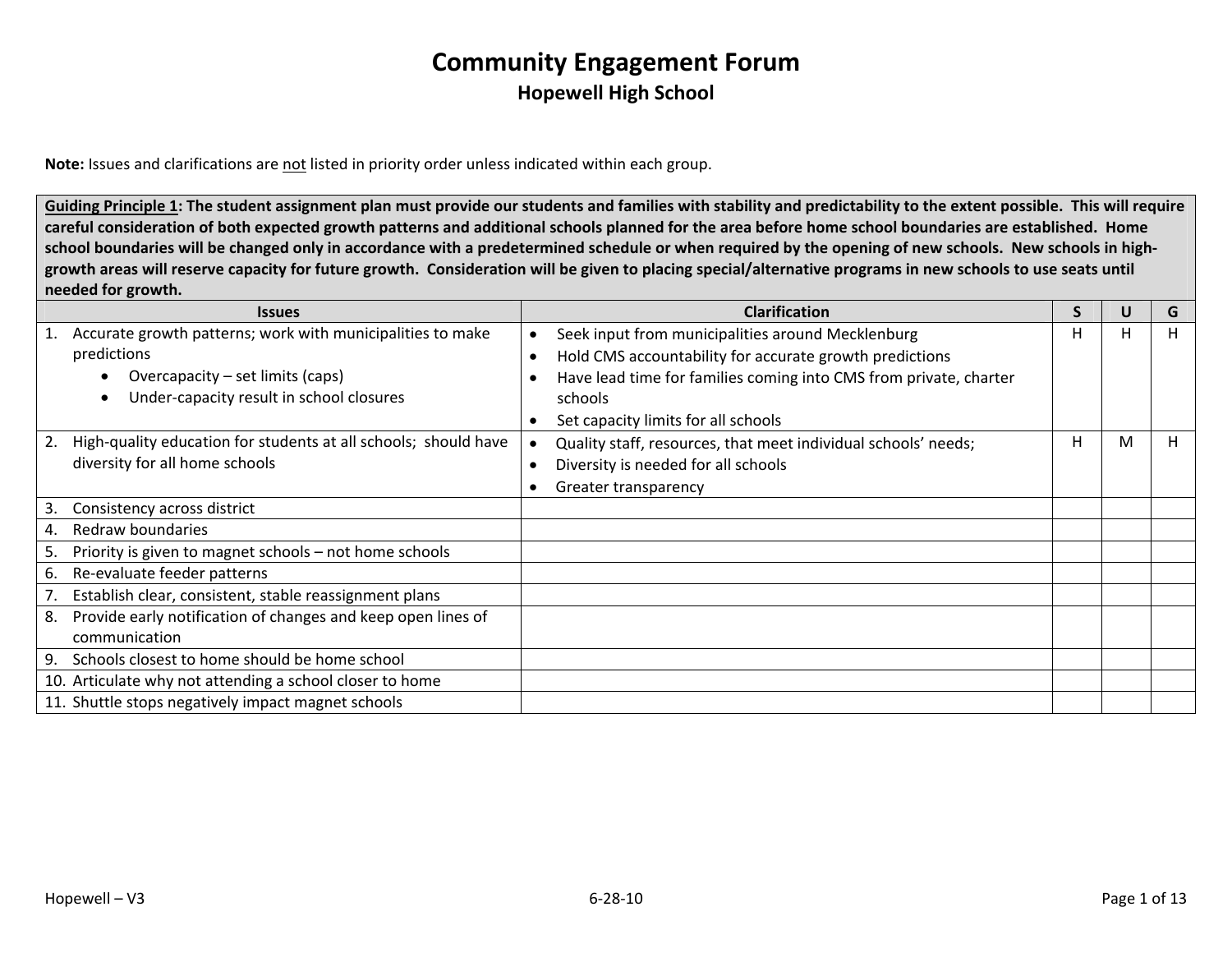Guiding Principle 2: Every student will be guaranteed a seat in a school close to home. There will be no capping of schools for students within the home-school area. Home-school zones will be logically drawn, compact and contiguous. To the extent possible, the boundary lines for such home-school zones will **incorporate whole neighborhoods, anticipate growth and make efficient use of facilities.**

|    | <b>Issues</b>                                                     |           | <b>Clarification</b>                                                   | <b>Dots</b>    | $\mathsf{U}$ | G |
|----|-------------------------------------------------------------------|-----------|------------------------------------------------------------------------|----------------|--------------|---|
|    | 1. Boundaries are not logical.                                    | $\bullet$ | Are traffic patterns considered when boundaries are being drawn?       | 13             |              |   |
|    |                                                                   |           | Home school zones are not always 'contiguous and compact'.             |                |              |   |
|    |                                                                   |           | Boundaries should be a radius around a school.                         |                |              |   |
|    | 2. Some boundaries contribute to overcrowding.                    |           | If the home school is overcrowded, we want a guaranteed seat in a      |                |              |   |
|    |                                                                   |           | different school that is close to home.                                |                |              |   |
|    |                                                                   |           | If the school is too crowded, the zone is too big.                     | $\overline{2}$ |              |   |
| 3. | Feeding patterns are inconsistent.                                | $\bullet$ | Feeder patterns should be reestablished at each level so that the      | $\mathbf{1}$   |              |   |
|    |                                                                   |           | assignment is closest to home.                                         |                |              |   |
|    | 4. Is growth considered when new schools are planned?             |           | Some schools are built and quickly overcrowded.                        | $\mathbf{1}$   |              |   |
|    |                                                                   |           | Some schools are built and underutilized.                              |                |              |   |
|    | 5. Does race play a part when home-school boundaries are          |           |                                                                        | $\mathbf{1}$   |              |   |
|    | drawn?                                                            |           |                                                                        |                |              |   |
|    | 6. The home school is not necessarily the closest school.         |           | Where we live (our community - shopping, activities, etc.) is not      |                |              |   |
|    |                                                                   |           | where our home school is.                                              |                |              |   |
|    |                                                                   | $\bullet$ | Communities are split.                                                 |                |              |   |
|    | 7. Close proximity facilitates parent involvement                 | $\bullet$ | Proximity doesn't always inhibit parental involvement (e.g., magnets). |                |              |   |
|    |                                                                   |           | Proximity makes it easier to be more involved.                         |                |              |   |
|    |                                                                   |           | When the assigned school at each level is far apart, parent            |                |              |   |
|    |                                                                   |           | involvement is inhibited.                                              |                |              |   |
|    | 8. When the home school is not the closest school,                | $\bullet$ | Creates unnecessary busing.                                            |                |              |   |
|    | transportation costs are increased (for both families and the     |           | Should put the money into teachers, not transportation.                |                |              |   |
|    | district).                                                        |           | 'Contiguous and compact' does not always happen.                       |                |              |   |
|    | 9. CMS does not follow the existing principles                    |           | 'Contiguous and compact' does not always happen.                       |                |              |   |
|    | 10. Neighborhoods are split.                                      |           | There is a lack of sense of community.                                 |                |              |   |
|    | 11. How often are boundaries reassessed (to address               |           |                                                                        |                |              |   |
|    | overcrowding)?                                                    |           |                                                                        |                |              |   |
|    | 12. Reassignments impact students' ability to continue in special |           |                                                                        |                |              |   |
|    | programs.                                                         |           |                                                                        |                |              |   |
|    | 13. Families should have a choice of a guaranteed seat either     |           | Close proximity to home can inhibit parent involvement for working     |                |              |   |
|    | (a) close to home or (b) close to work.                           |           | parents.                                                               |                |              |   |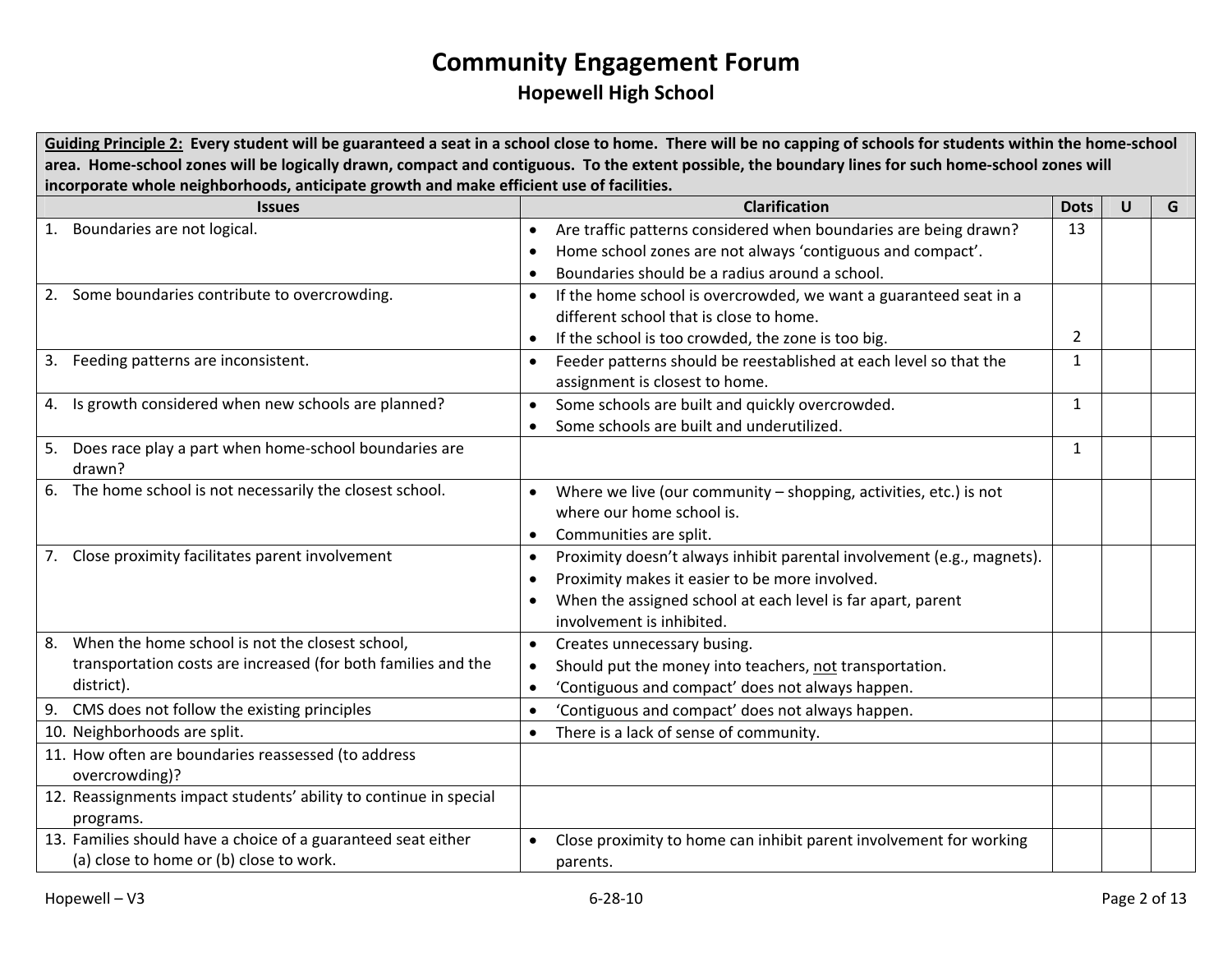Guiding Principle 3: We will make effective use of all of our school buildings. Determination of capacity must consider the need for room for differentiated staffing and special-needs programs. We will consider smaller schools within schools, innovative scheduling and different grade configurations as methods to **use schools efficiently. We will develop <sup>a</sup> school overcrowding policy.**

| <b>Issues</b>                                                     | <b>Clarification</b>                                                            | S | U | G |
|-------------------------------------------------------------------|---------------------------------------------------------------------------------|---|---|---|
| Differentiation: don't do it by geography                         |                                                                                 |   |   |   |
| Small schools, support of.<br>2.                                  | Don't continue to band aid over a bad system.<br>$\bullet$                      |   |   |   |
|                                                                   | Add more magnets.                                                               |   |   |   |
|                                                                   | When there are more students it's less personalized.                            |   |   |   |
|                                                                   | Smaller schools give a better education.                                        |   |   |   |
|                                                                   | Elementary less of a problem, however, when moving to middle and                |   |   |   |
|                                                                   | high school, schools are larger and more of a problem.                          |   |   |   |
| Differentiated staffing model.<br>3.                              | There should be differentiated grade grouping (K-6, or K-8).<br>$\bullet$       |   |   |   |
|                                                                   | Make sure terminology is clear (i.e. what is a small school).                   |   |   |   |
|                                                                   | What is a measure of success in a small school?                                 |   |   |   |
|                                                                   | Is space configured and used properly.                                          |   |   |   |
| Large schools aren't always bad.<br>4.                            | Can be very effective when students have orientation, grouped/team<br>$\bullet$ |   |   |   |
|                                                                   | teachers, prepare students for future environments (i.e. college).              |   |   |   |
|                                                                   | Replicate what is being done right. Look at each and every student.             |   |   |   |
| Communication is important<br>5.                                  | Talk to staff that may have valuable info or expertise or utilization.          |   |   |   |
| Teach children, high quality education, don't lose sight of<br>6. | Don't lose sight that this is what we do.                                       |   |   |   |
| what's in the best interest of students.                          |                                                                                 |   |   |   |
| Capacity of buildings<br>7.                                       | What is current capacity of buildings?                                          |   |   |   |
|                                                                   | Do we need more or fewer mobiles?                                               |   |   |   |
|                                                                   | What is the growth outlook?                                                     |   |   |   |
|                                                                   | Are we closing schools?                                                         |   |   |   |
| Building construction and utilization.<br>8.                      | Are buildings constructed to last long term? Is it cost effective to keep       |   |   |   |
|                                                                   | them long term.                                                                 |   |   |   |
|                                                                   | What is the cost to keep mobiles?                                               |   |   |   |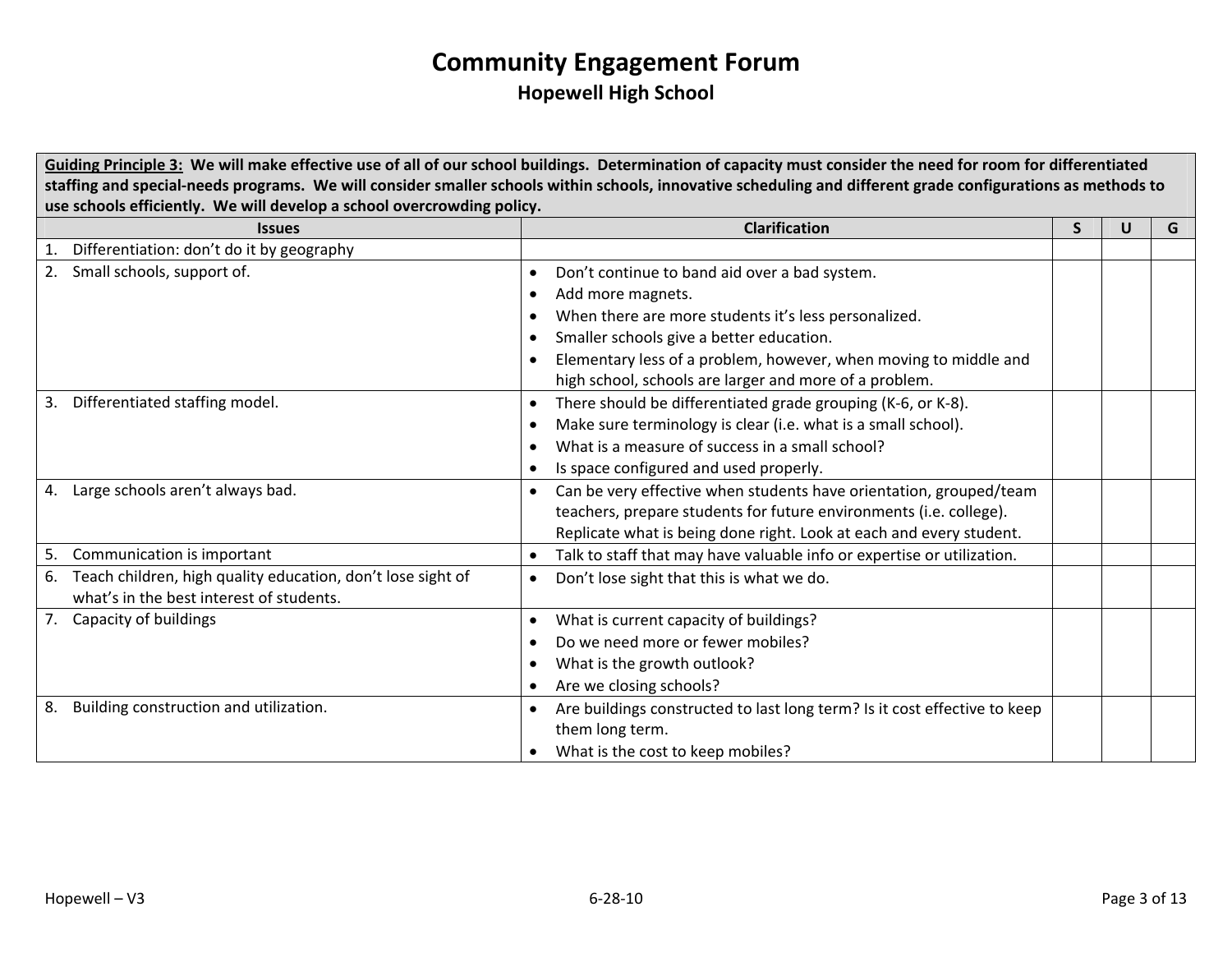| <b>Issues</b>                                                      | <b>Clarification</b>                                                   |  | G |
|--------------------------------------------------------------------|------------------------------------------------------------------------|--|---|
| <b>Building utilization</b><br>9.                                  | Boundaries, distance to schools?                                       |  |   |
|                                                                    | Identify utilization status.                                           |  |   |
|                                                                    | Concern expressed over closing new buildings.                          |  |   |
|                                                                    | Make sure media has accurate and clear information.                    |  |   |
|                                                                    | Utilize what we have before building new.                              |  |   |
|                                                                    | Year round schools and other models to optimize building capacity.     |  |   |
| 10. Financial consideration.                                       | Coordinate with all stakeholders support and tie capital funding with  |  |   |
|                                                                    | operating (cost to staff and maintain new schools).                    |  |   |
| 11. Climate control in buildings                                   | More effectively monitor and control AC and heating.                   |  |   |
| 12. Renovate older schools - as important as building new schools. |                                                                        |  |   |
| 13. Student achievement link.                                      | Link student achievement to the specific principal - how the principal |  |   |
|                                                                    | supports student achievement.                                          |  |   |
| 14. Geographic distribution of programs.                           | Improve geographic distribution of successful curriculums (ie. IB and  |  |   |
|                                                                    | other magnets) by replicating these programs in multiple locations.    |  |   |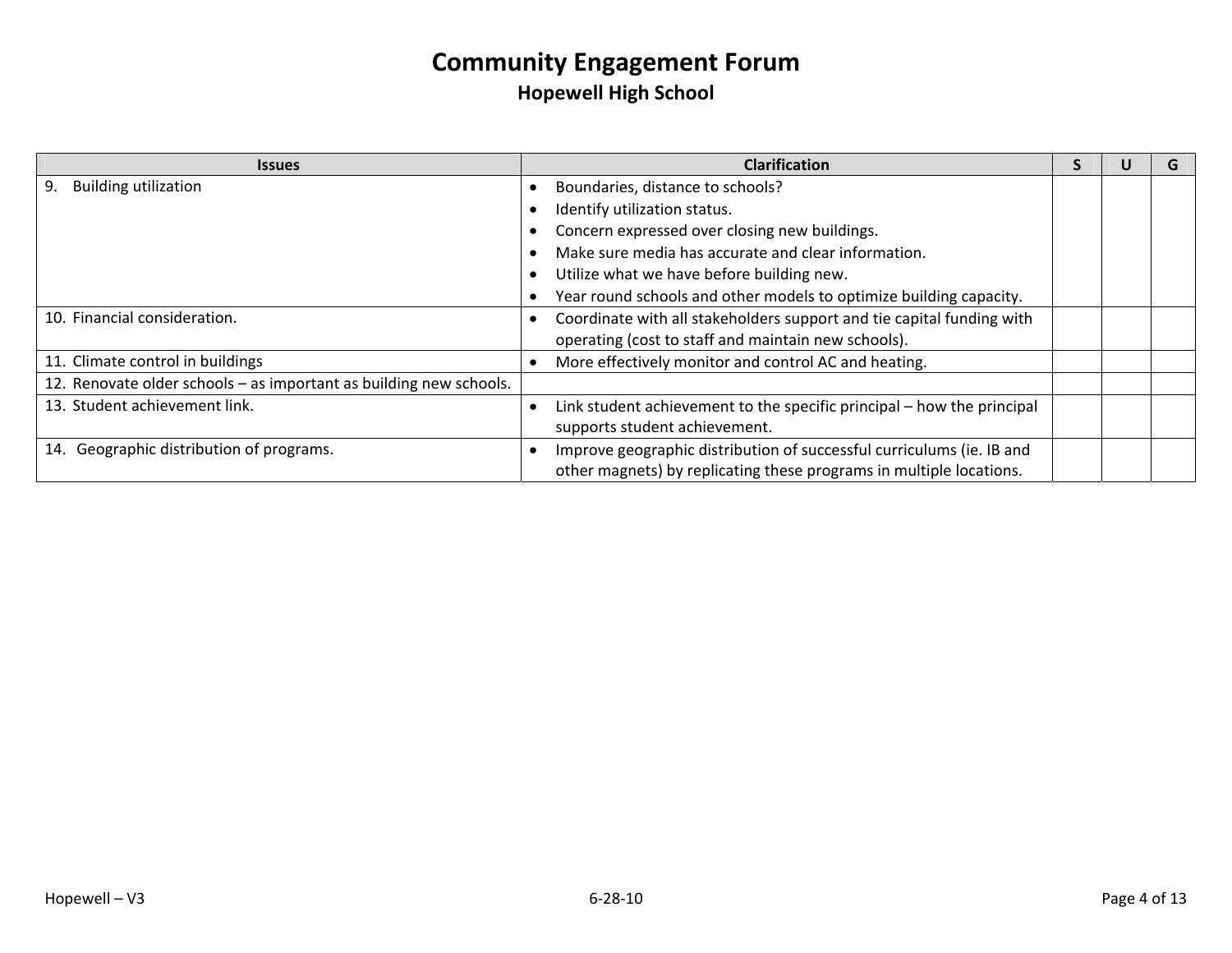| Guiding Principle 4: We believe that a diverse educational environment enhances learning. Therefore, diversity should be fostered, although it should not be |                                                                                    |                |   |   |  |  |
|--------------------------------------------------------------------------------------------------------------------------------------------------------------|------------------------------------------------------------------------------------|----------------|---|---|--|--|
| forced. We will focus on strengthening schools in naturally diverse areas.                                                                                   |                                                                                    |                |   |   |  |  |
| <b>Issues</b>                                                                                                                                                | <b>Clarification</b>                                                               | <b>Dots</b>    | U | G |  |  |
| 1. What is the end goal?                                                                                                                                     | Equitable distribution of opportunities. Honor the cultures and<br>$\bullet$       | 15             |   |   |  |  |
|                                                                                                                                                              | capital of all students.                                                           |                |   |   |  |  |
| 2. We've had these principles and we're still segregated.                                                                                                    |                                                                                    | $\overline{7}$ |   |   |  |  |
| 3. Students feel all horizons are open to them.                                                                                                              |                                                                                    | $\overline{2}$ |   |   |  |  |
| 4. What is the definition of "forced"?                                                                                                                       | Diversity cannot be forced. Students segregate themselves.<br>$\bullet$            | $2^{\circ}$    |   |   |  |  |
|                                                                                                                                                              | Teachers have to plan activities that celebrate diversity. There can be            |                |   |   |  |  |
|                                                                                                                                                              | diversity of course offerings.                                                     |                |   |   |  |  |
|                                                                                                                                                              | There can be physical, ethnic, linguistic diversity.                               |                |   |   |  |  |
| 5. What is the definition of "diverse education"? What is CMS's                                                                                              | Opinion- Diversity is not always race. Diversity can be how lines are<br>$\bullet$ | $\overline{2}$ |   |   |  |  |
| definition of "diversity"?                                                                                                                                   | drawn, income, marriage, etc.                                                      |                |   |   |  |  |
|                                                                                                                                                              | Diversity has a lot to do with race.                                               |                |   |   |  |  |
|                                                                                                                                                              | Diversity deals strongly with tolerance.                                           |                |   |   |  |  |
|                                                                                                                                                              | Diversity makes us globally competitive.                                           |                |   |   |  |  |
| 6. Is there a diversity curriculum?                                                                                                                          |                                                                                    | $\overline{2}$ |   |   |  |  |
| 7. What can the school board/school system legally do to                                                                                                     | School board should explore extracurricular programs for diversity<br>$\bullet$    | $\overline{2}$ |   |   |  |  |
| diversify the schools that are not diverse?                                                                                                                  | Foreign-language programs made our school diverse; now they are                    |                |   |   |  |  |
|                                                                                                                                                              | gone.                                                                              |                |   |   |  |  |
| 8. Does diversity really mean that black schools need to be                                                                                                  | Diversity is one of the "jewels" of CMS-that is why a teacher moved<br>$\bullet$   | $\mathbf{1}$   |   |   |  |  |
| strengthened?                                                                                                                                                | to the Charlotte-Mecklenburg School district.                                      |                |   |   |  |  |
|                                                                                                                                                              |                                                                                    |                |   |   |  |  |
| 9. Is it possible to achieve diversity without 'forcing' diversity                                                                                           |                                                                                    |                |   |   |  |  |
| (pertaining to demographics)?                                                                                                                                |                                                                                    |                |   |   |  |  |
| 10. What are we doing to enhance natural diversity?                                                                                                          |                                                                                    |                |   |   |  |  |
| 11. I want my children to be in a diverse school.                                                                                                            |                                                                                    |                |   |   |  |  |
| 12. You can't force diversity with the students within a school.                                                                                             |                                                                                    |                |   |   |  |  |
| 13. Build diversity with students through curriculum.                                                                                                        |                                                                                    |                |   |   |  |  |
| 14. IB students are segregated-not exposed to diversity. This is                                                                                             |                                                                                    |                |   |   |  |  |
| an irony.                                                                                                                                                    |                                                                                    |                |   |   |  |  |
| 15. No diversity leads to segregation.                                                                                                                       |                                                                                    |                |   |   |  |  |
| 16. Why split guiding principles 4 and 5?                                                                                                                    |                                                                                    |                |   |   |  |  |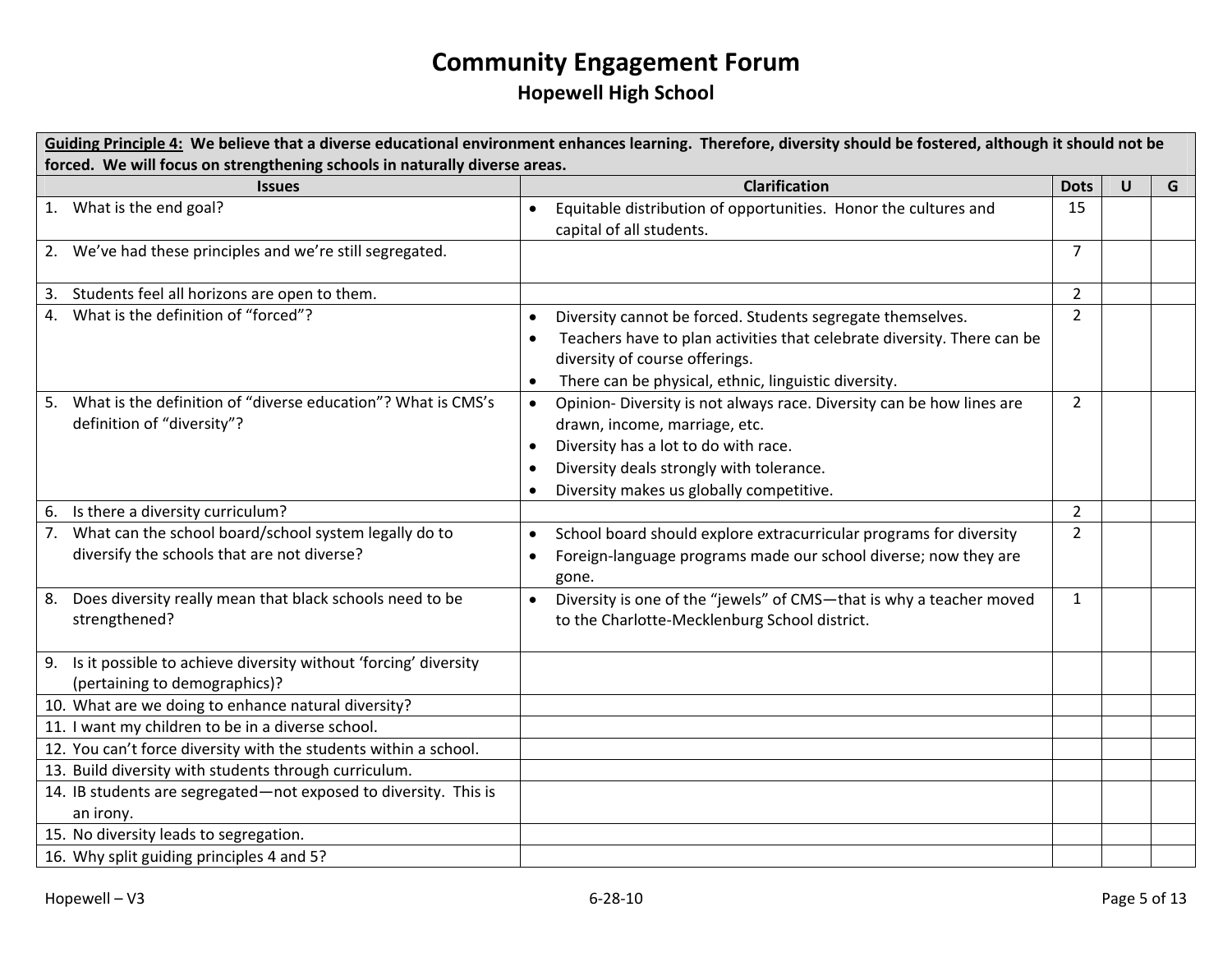| <b>Issues</b>                                                     | <b>Clarification</b>                                               | <b>Dots</b> |  |
|-------------------------------------------------------------------|--------------------------------------------------------------------|-------------|--|
| 17. What are the advantages for teachers that teach at low        |                                                                    |             |  |
| socioeconomic schools?                                            |                                                                    |             |  |
| 18. Can teachers meet objectives in low SES schools?              | IB students are segregated and not exposed.                        |             |  |
|                                                                   |                                                                    |             |  |
| 19. Are there more discipline problems at low socioeconomic       |                                                                    |             |  |
| schools?                                                          |                                                                    |             |  |
|                                                                   |                                                                    |             |  |
| 20. What can be done to foster more diverse teaching staffing?    | Students are going to gravitate towards people who are like them.  |             |  |
| How much dialogue has occurred to foster more diverse             | The biggest issues in the workforce are dealing with diversity.    |             |  |
| teachers?                                                         | Teachers should be empathetic not sympathetic to work with diverse |             |  |
|                                                                   | students.                                                          |             |  |
|                                                                   | Schools should be given the same resources, facilities, etc.       |             |  |
|                                                                   | There can be a mismatch of culture and teacher                     |             |  |
| 21. We can diversify through magnets.                             |                                                                    |             |  |
| 22. What is the end goal?                                         | Equitable distribution of opportunities                            |             |  |
| 23. Will we strengthen diverse schools at expense of non-diverse? |                                                                    |             |  |
| 24. Can teachers meet learning objectives in low SES schools? Are |                                                                    |             |  |
| there more discipline problems in low SES?                        |                                                                    |             |  |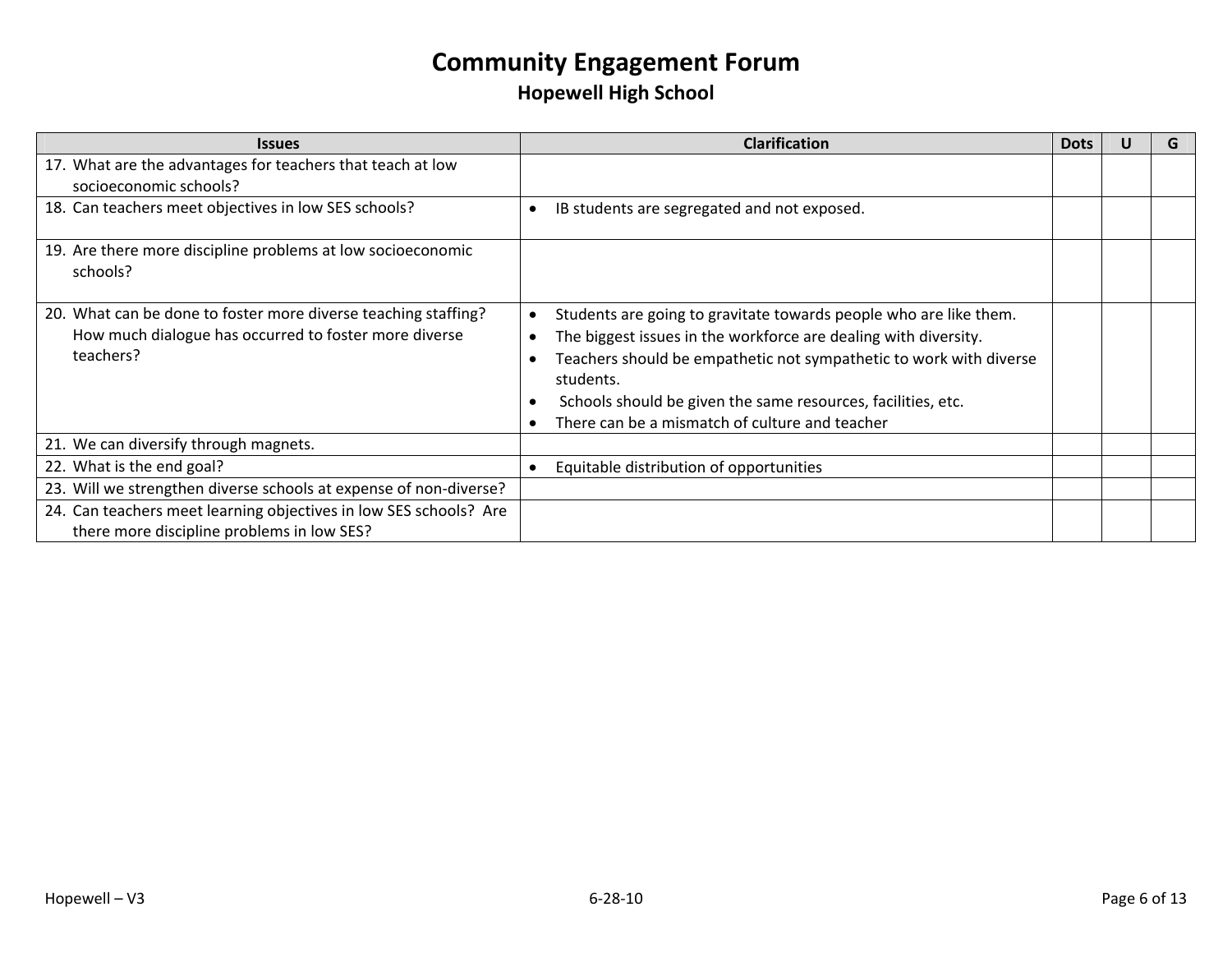Guiding Principle 5: Magnet programs should be strengthened. Magnet schools should offer academically distinct programs. Ineffective magnet programs should be eliminated, and additional strong magnet programs should be considered. Magnets should be strategically placed to make effective use of facilities and offer reasonable access to students from all parts of the county. Magnet programs should offer diverse learning environments. Consideration will be given to establishing prerequisites and/or merit-based admission to some magnets. Consideration will be given to establishing magnet zones; this would not allow a student to choose a magnet outside of his/her zone. The sibling guarantee should be maintained except for programs with merit-based admission.

| <b>Issues</b>                            | <b>Clarification</b>                                                                                                                                                                                                                                                                                                                                                                                                                                                                                                                                                                                                                                                                                                  |    | U | G |
|------------------------------------------|-----------------------------------------------------------------------------------------------------------------------------------------------------------------------------------------------------------------------------------------------------------------------------------------------------------------------------------------------------------------------------------------------------------------------------------------------------------------------------------------------------------------------------------------------------------------------------------------------------------------------------------------------------------------------------------------------------------------------|----|---|---|
| Accessibility                            | Access is limited for some students (Zones, transportation)<br>$\triangleright$ Increases segregation<br>Harms program (reduced student enrollment, weakens program<br>and puts it at risk for closure)<br>Lotteries limit access, too<br>And how do they work when there are admission standards?<br>Limited capacity, limits access.<br>Is capacity determined by demand or seats?<br>Placement of magnets limits access<br>Should be more evenly spread around the district and more programs<br>added in areas currently underserved (i.e. North Zone)<br>Partial or "school within a school" programs could increase<br>accessibility<br>New/more programs increase access (and could be more cost<br>effective) | H. |   |   |
| Strong magnets should be added, expanded | Should be expanded to meet demand<br>Admissions standards/screenings are essential as are continuation<br>requirements<br>Student motivation, desire to participate should be considered<br>For each weak magnet to be closed, a strong magnet should be<br>considered<br>Subject matter knowledge should be shared/spread to non-magnets<br>Programs for relocation consideration risk loss of certification                                                                                                                                                                                                                                                                                                         | н  |   |   |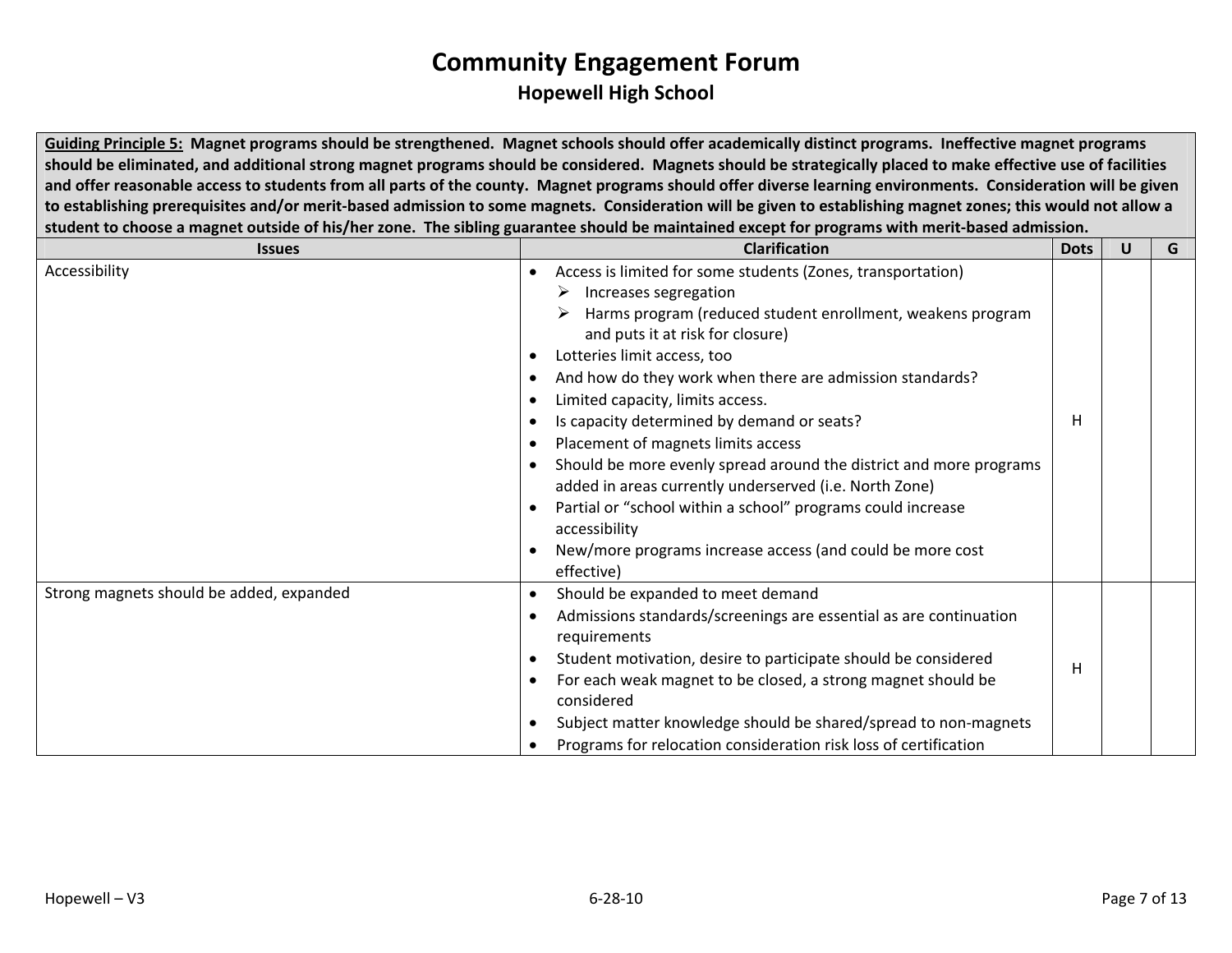| <b>Issues</b>               |   | <b>Clarification</b>                                           |   |  |
|-----------------------------|---|----------------------------------------------------------------|---|--|
| Terms needing clarification |   | Ineffective                                                    |   |  |
|                             |   | Effective                                                      |   |  |
|                             |   | Strategically placed                                           |   |  |
|                             |   | Purpose of magnets                                             |   |  |
|                             |   | Strong magnets                                                 |   |  |
|                             |   | How these items are/should be measured (cost, demand)?         | M |  |
|                             |   | What criteria are being used?                                  |   |  |
|                             |   | Academically distinct should be clarified                      |   |  |
|                             | ➤ | Each program should be considered on its own merit             |   |  |
|                             |   | Is talent development a true magnet when it's offered at non-  |   |  |
|                             |   | magnet schools?                                                |   |  |
| Other                       |   | Does it make sense to have magnets in middle schools? (Program |   |  |
|                             |   | seems to go against middle school environment)                 |   |  |
|                             |   | Improved home school may reduce the need for magnets           |   |  |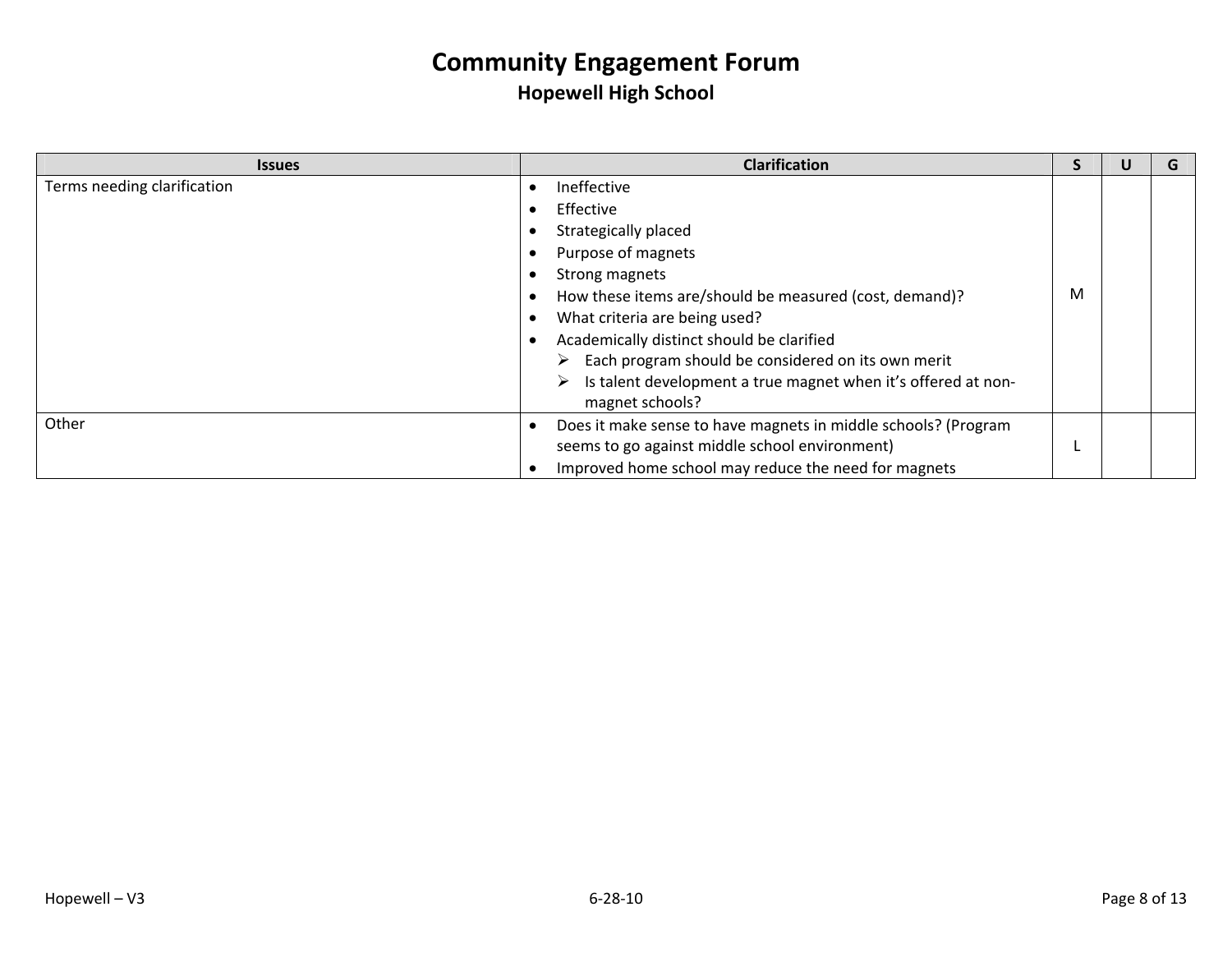Guiding Principle 6: The student assignment plan should be simplified. Relevant costs and benefits of the plan must be carefully weighed and costs should be reduced if at all possible. Transportation costs and travel time for students should be minimized. The sibling guarantee should be maintained. Consideration will be given to reducing the size of the non-magnet zones and eligibility for transportation. Because actual non-magnet choice options have been limited, consideration will be given to providing non-magnet choice only through No Child Left Behind (NCLB) and a staff-operated transfer process for open seats.

| <b>Issues</b>                       | <b>Clarification</b>                                                 | S | U | G |
|-------------------------------------|----------------------------------------------------------------------|---|---|---|
| Transportation<br>1.                | <b>Efficiency:</b> future of the shuttle stop plan?                  |   |   |   |
|                                     | What are transportation costs per pupil?                             |   |   |   |
|                                     | Use of CATS and cabs for magnets and NCLB specifically               |   |   |   |
|                                     | Too complex                                                          |   |   |   |
|                                     | Amount of time on buses problematic                                  |   |   |   |
|                                     | Shifting costs to parents                                            |   |   |   |
|                                     | Can the system help develop a carpooling effort at affected schools? |   |   |   |
| <b>Equity &amp; diversity</b><br>2. | Must be key to any student assignment plan                           |   |   |   |
| 3. Safety                           | Shuttle stops, especially where ages/grades are mixed                |   |   |   |
|                                     | Neighborhood schools                                                 |   |   |   |
|                                     | Status/future of alternative schools and programs                    |   |   |   |
| Student assignment plan<br>4.       | <b>Simplify</b><br>$\bullet$                                         |   |   |   |
|                                     | Share with the public the line- item costs of student assignment     |   |   |   |
|                                     | options (i.e. transportation)                                        |   |   |   |
|                                     | Define and communicate success                                       |   |   |   |
|                                     | Stability                                                            |   |   |   |
|                                     | Clearly define sibling guarantee                                     |   |   |   |
|                                     | Reconfigure grade levels (K-8, K-12?)                                |   |   |   |
|                                     | Impact on individual students                                        |   |   |   |
|                                     | Start over from scratch                                              |   |   |   |
|                                     | Cost should be deciding factor                                       |   |   |   |
|                                     | Diversity must be considered                                         |   |   |   |
|                                     | Ensure fairness of process and results                               |   |   |   |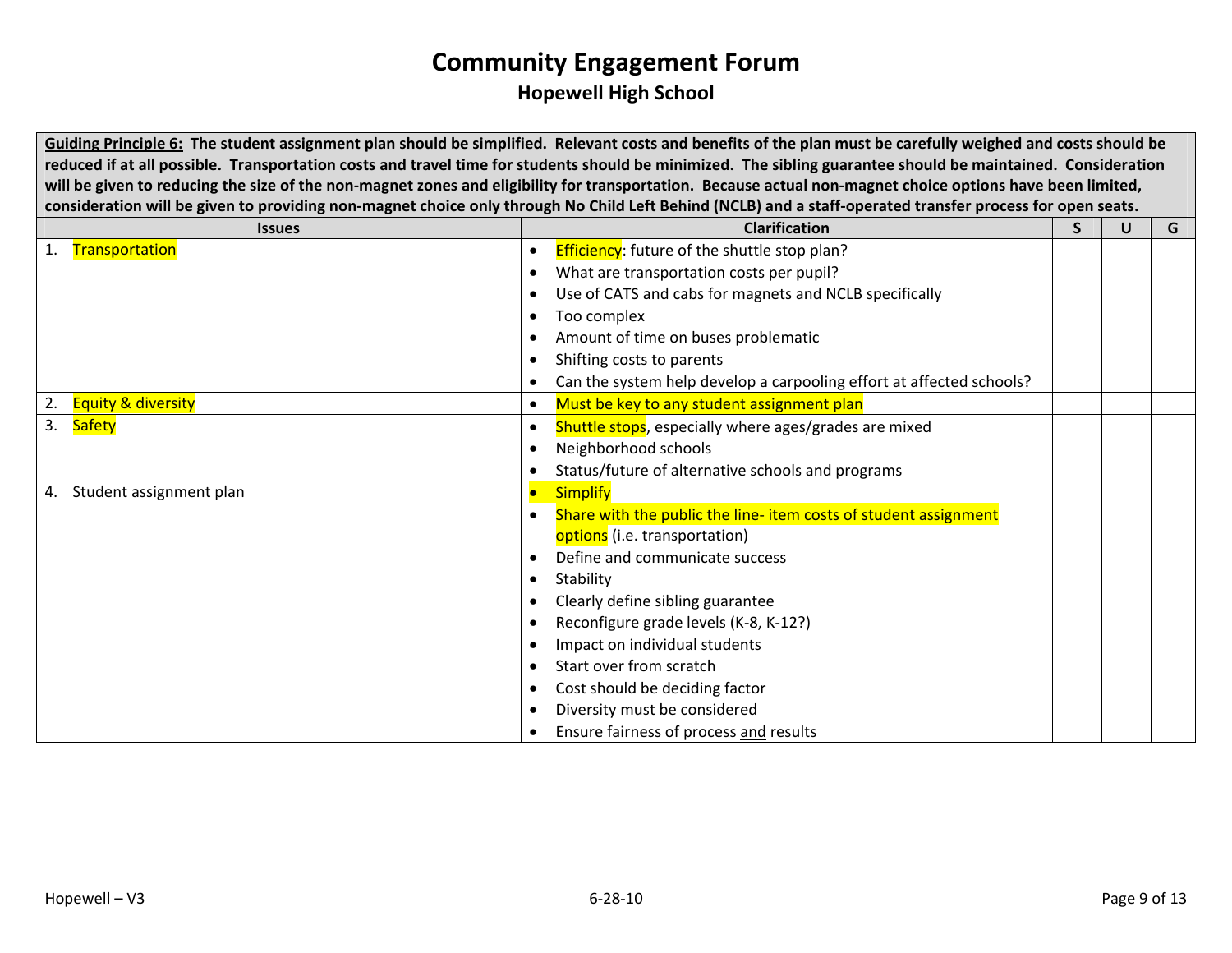| <b>Issues</b>                | <b>Clarification</b>                                           |  |  |
|------------------------------|----------------------------------------------------------------|--|--|
| Role of magnet schools<br>5. | Ensure access to magnets                                       |  |  |
|                              | Consider location of magnets                                   |  |  |
|                              | 'Mini-magnets' within high schools?                            |  |  |
|                              | Special focus v. fleeing home school                           |  |  |
|                              | 'Real' cost of operating magnet programs must be clearly       |  |  |
|                              | communicated Regionalizing some programs is a good idea, while |  |  |
|                              | regionalizing others may lead to dilution of talent            |  |  |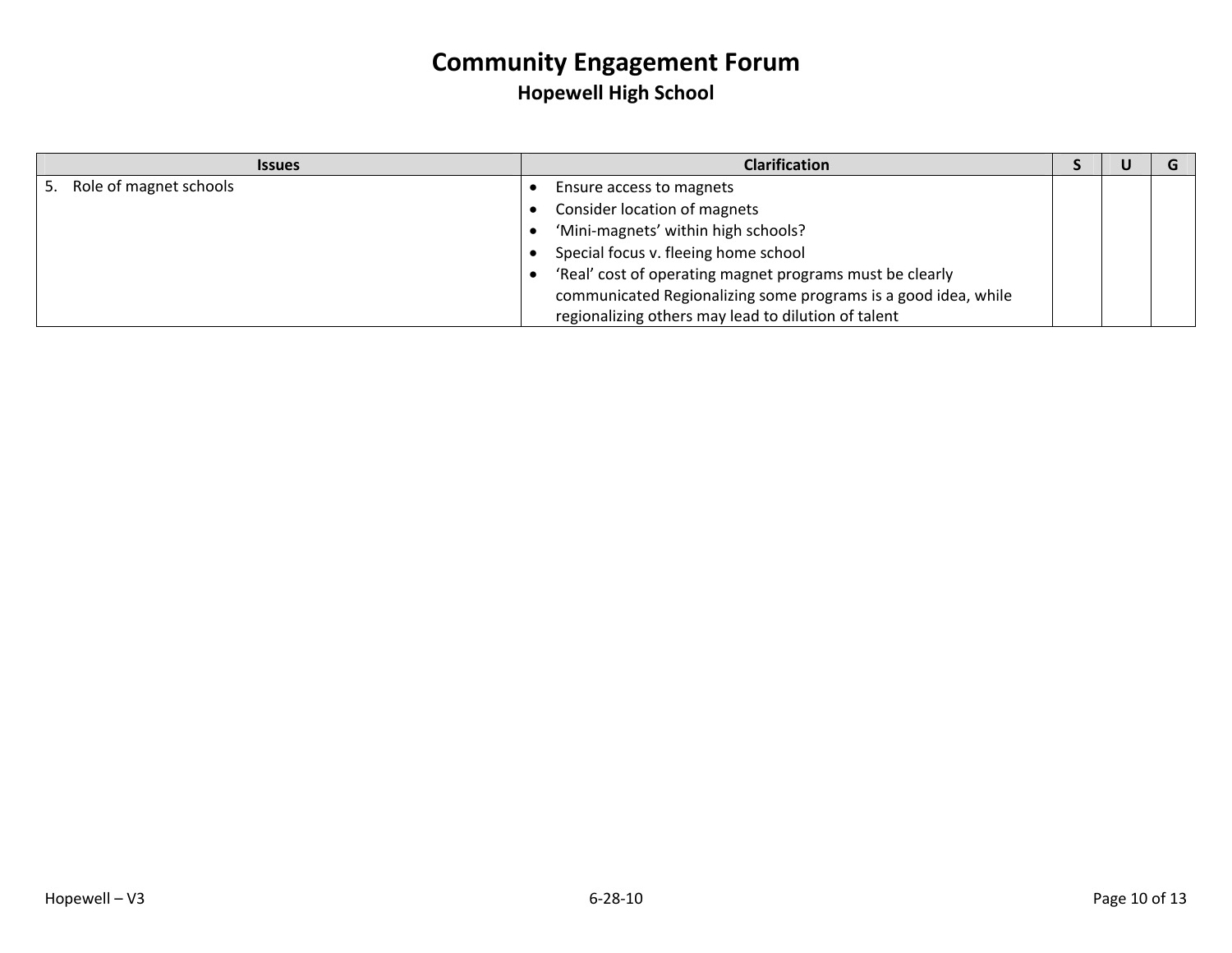| Guiding Principle 7: To the greatest extent possible, students with disabilities and students with limited English proficiency will be offered the same assignment |                                                                                                                                                                                             |    |   |   |  |  |  |
|--------------------------------------------------------------------------------------------------------------------------------------------------------------------|---------------------------------------------------------------------------------------------------------------------------------------------------------------------------------------------|----|---|---|--|--|--|
| opportunities as those given to other students.<br><b>Issues</b>                                                                                                   | <b>Clarification</b>                                                                                                                                                                        | S. | U | G |  |  |  |
| Meet the needs of student learning                                                                                                                                 |                                                                                                                                                                                             | н  |   |   |  |  |  |
| What does offered mean?<br>2.                                                                                                                                      |                                                                                                                                                                                             | н  |   |   |  |  |  |
| Once assigned, how does CMS handle the needs<br>3.                                                                                                                 | Teacher training---When LEP students are in regular classes do<br>teachers know how to support them?<br>There should be mandatory training for all teachers in working with<br>LEP students | н  |   |   |  |  |  |
| 4. Qualifier not on any other principle                                                                                                                            | What does it mean?<br>Why is it necessary<br>Laws support not having a qualifier                                                                                                            |    |   |   |  |  |  |
| One size doesn't fit all<br>5.                                                                                                                                     | Students at varying levels of proficiency<br>$\bullet$                                                                                                                                      |    |   |   |  |  |  |
| With assignment, the word 'same' takes away from the<br>6.<br>individual                                                                                           |                                                                                                                                                                                             |    |   |   |  |  |  |
| 7. Educational program vs. same assignment opportunities                                                                                                           | Same assignment opportunities not necessarily the best for the<br>individual child                                                                                                          |    |   |   |  |  |  |
| Want a variety of opportunities<br>8.                                                                                                                              | Limited opportunities available currently<br>Assignment not meeting needs                                                                                                                   |    |   |   |  |  |  |
| Unclear about which students the principle includes<br>9.                                                                                                          | With a 504 plan?<br>What types of disabilities are included in this principle                                                                                                               |    |   |   |  |  |  |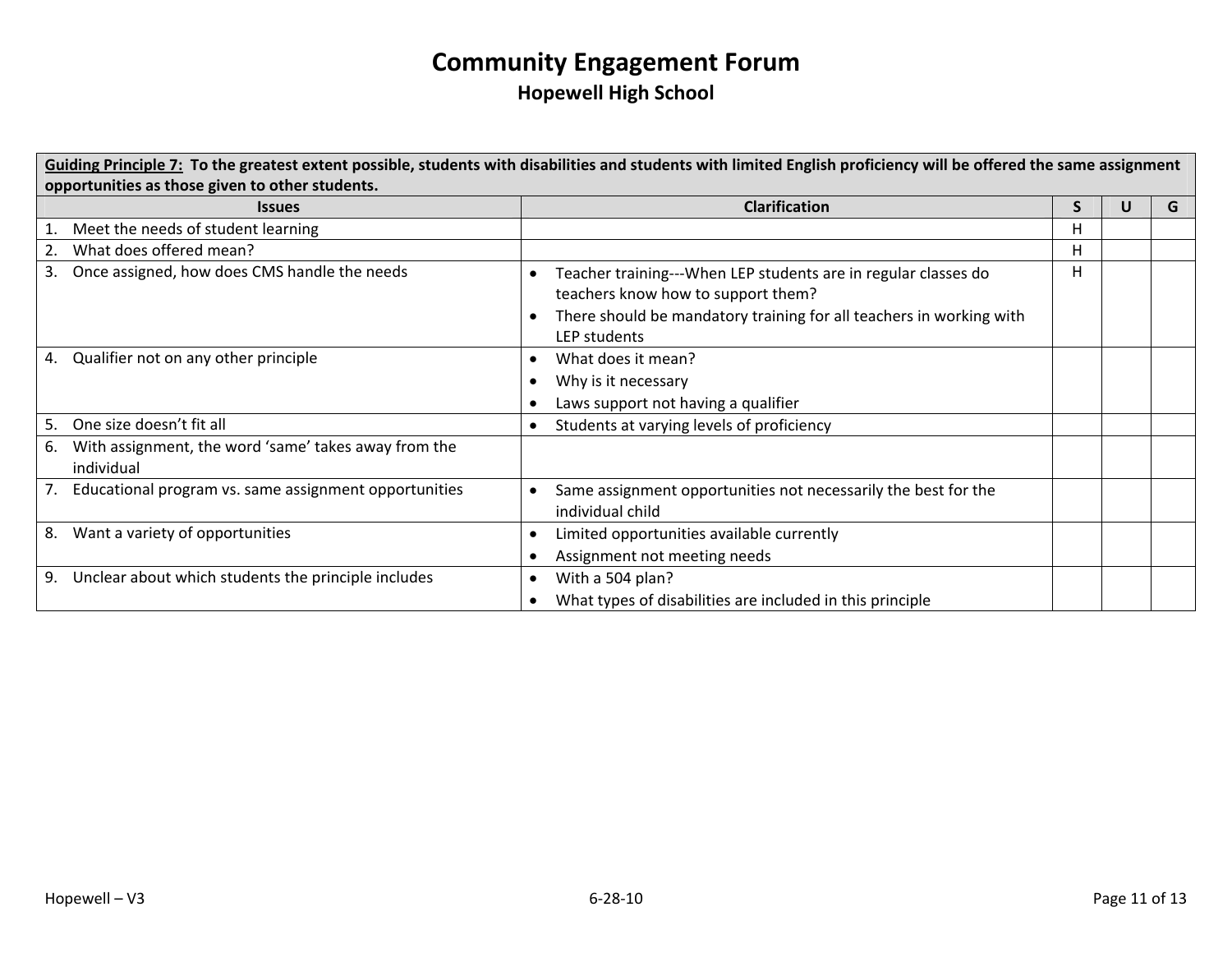#### **Other concerns (from situation appraisal groups):**

# **Group 3**

1. Transportation, should consider magnet, literacy and facilities.

2. Pre‐K education: students are being turned away, increase capacity and get input from teachers and parents.

3. Motivate teachers and students.

4. What population studies have been done to level out the school? Help underutilized and over utilized schools.

5. Education cost – increase revenue, more of an infrastructure cost.

6. Student achievement must be the number one goal; should be part of all goals.

7. More focus on core academic programs within traditional schools.

8. Average kid not addressed.

#### **Group 6**

1. Bring the proposed changes back to the public prior to implementation

2.  $6<sup>th</sup>$  graders and 12<sup>th</sup> graders should never be on the same bus

3. Alternative certifications, like <sup>a</sup> physician's assistant in medicine